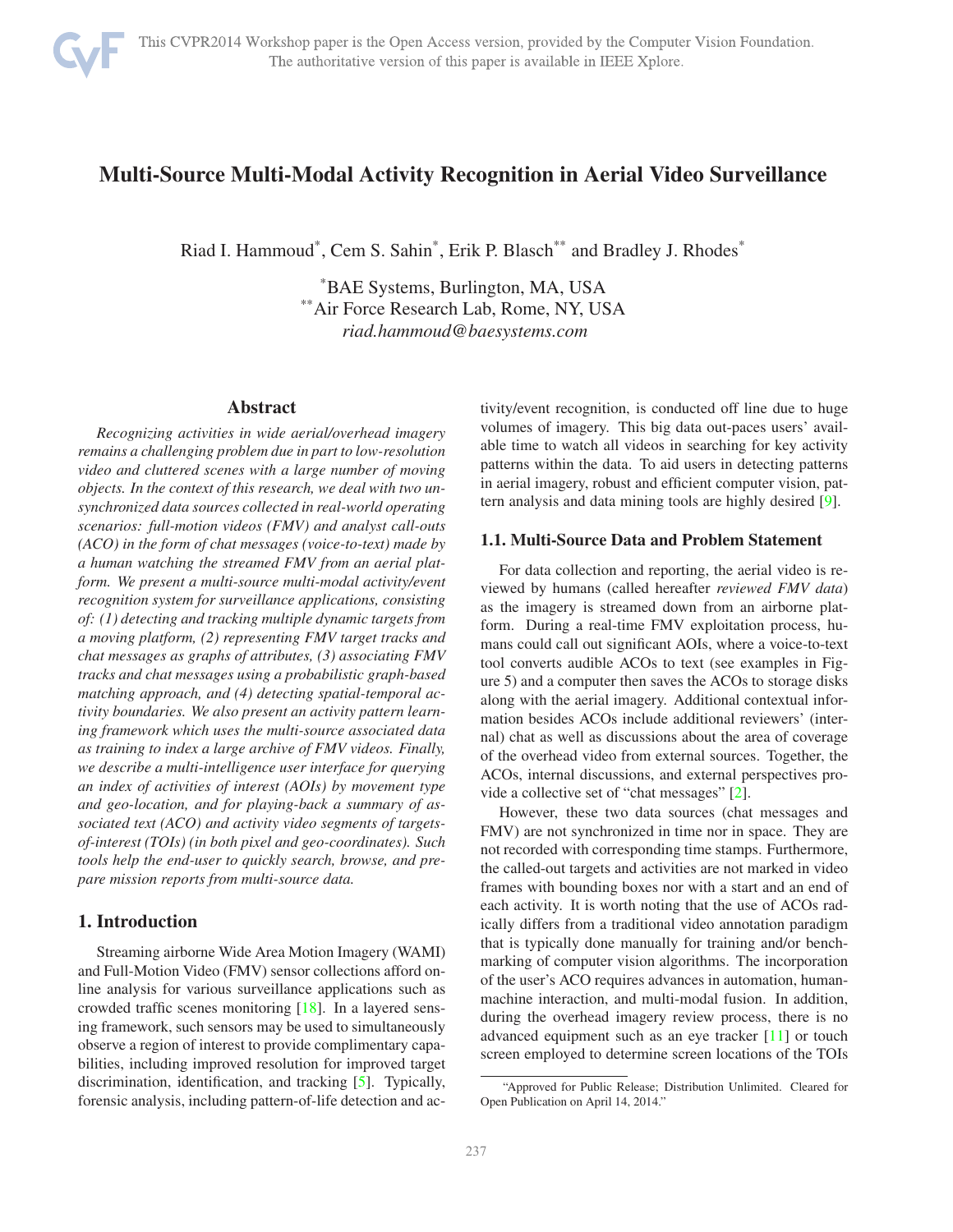<span id="page-1-2"></span>corresponding to ACOs.

## 1.2. Paper Contributions

The ACO messages present a rich source of information allowing for a fast retrieval of activities and providing a summary of events over FMV. They provide a reference ground-truth of the AOIs which occur in the reviewed FMV data. Hence, correlating these two data sources would produce four novel products: (1) a *video summary* of AOIs/TOIs allowing non-linear browsing of video content, (2) *annotated text-over-video* media where only TOIs are highlighted with bounding boxes and synchronized with chat messages, (3) an *activities index* where activities of the same type are grouped together, and (4) *adaptive data playback* allowing for user-selected filtering by geographic location. For instance, the end user may submit a query like this: pull-out all video segments of activity types "turn then stop" near this house on the map (see Figure [7\)](#page-6-0).

In this paper we propose a multi-source probabilistic graph-based association framework to automatically: (1) identify targets-of-interest corresponding to chat messages, (2) detect activity boundaries (i.e., segmenting FMV tracks into semantic sub-tracks/segments), (3) learn activity patterns in low-level feature spaces using the reviewed FMV data, (4) index non-reviewed FMV data (i.e., archived videos), as well as (5) assist FMV analysts with tools for fast querying and non-linear browsing of multi-source data.

Such an automatic linking process of multi-source data enhances data association by eliminating the tedious process of manually collecting and correlating the data. As a side benefit, pattern recognition typically requires training data for activity pattern learning; however, the chat messages provide a notional real-time training template. This problem has been well reported in the literature. For instance, [\[20\]](#page-7-5) emphasizes the need to collect high-quality activity/event examples with minimal irrelevant pixels for the activity learning modules. Also, during the manual annotation process, Oh *et al.* [\[20\]](#page-7-5) define very specifically the start and end moments of activities to ensure proper learning on non-noisy data. Here, we demonstrate a paradigm shift in tracking and classification of imagery that does not require training data for real-world deployment of methods.

#### 1.3. Paper Organization

[S](#page-1-0)ection [2](#page-1-1) details related work. The following sections describe various components of our "Video-Indexed by Voice Annotations" (VIVA) system. Section [3](#page-2-0) provides a video processing overview with extensions to our methods. Section [4](#page-2-1) describes the mapping of a single FMV target track to multiple graphs of attributes. In Section [4.2](#page-3-0) we describe our 2-step algorithm to decompose a single track into semantic segments. Section [5](#page-3-1) focuses on parsing of chat messages (or ACO) and their graphical representation. In Section [6](#page-4-0) we present the multi-source graph-based association framework and the activity class assignment process. In Section [7](#page-5-0) we briefly provide an overview of our approach for learning activity patterns from the reviewed FMV tracks (i.e., training data) and querying the unlabeled FMV data. Sections [8](#page-5-1) and [9](#page-5-2) outline our Multi-media INdexing and explorER (MINER) interface and evaluates several scenarios to provide performance details of the proposed framework, respectively. We conclude this paper in Section [10.](#page-7-6)

#### <span id="page-1-1"></span>2. Related Work

Visual activity recognition – the automatic process of recognizing semantic spatio-temporal target patterns such as "person carrying" and "vehicle u-turn" from video data – has been an active research area in the computer vision community for many years [\[17\]](#page-7-7). Recently, the focus in the community has shifted toward recognizing activities/actions over large time-scales, wide-area spatial resolutions [\[10\]](#page-7-8), and multi-source multi-modal frequencies in real-world operating conditions [\[13\]](#page-7-9). We assume here that a pattern is bounded by event changes and target movement in between events is an "activity." In such conditions the major challenge arises from the large intra-class variations in activities/events including variations in sensors (e.g., viewpoints, low-resolution, scale), target (e.g., visual appearance, speed of motion), and environment (e.g., lighting condition, occlusion, and clutter). The recognition of activities in overhead imagery poses many more challenges than from a fixed ground-level camera mostly because of imagery's low resolution. Additionally, the need for video stabilization creates noise, tracking, and segmentation difficulties for activity recognition.

The key algorithmic steps in visual activity recognition techniques are (1) extract spatio-temporal interest point detectors and descriptors [\[7\]](#page-7-10), (2) perform clustering (e.g., K-means) in the feature space (e.g. histogram of gradient (HOG), histogram of flow (HOF), histogram of spatiotemporal gradients (3D-STHOG) and 3D-SIFT) to form codebooks after principal component analysis (PCA)-based dimension reduction, and (3) label tracks using a Bag-Of-Words approach [\[15,](#page-7-11) [20\]](#page-7-5). We follow a similar process when it comes to learning activity patterns from the reviewed FMV tracks. That being said, we first perform multi-source data association to generate training data from the reviewed FMV tracks where FMV tracks are assigned activity labels.

Xiey *et al.* [\[24\]](#page-7-12) proposed a method for discovering meaningful structures in video through unsupervised learning of temporal clusters and associating the structures with meta data. For a news-domain model, they presented a co-occurrence analysis among structures and observed that temporal models are indeed better at capturing the semantics than non-temporal clusters. Using data from digital TV

<span id="page-1-0"></span><sup>&</sup>quot;Non-Technical Data - Releasable to Foreign Persons."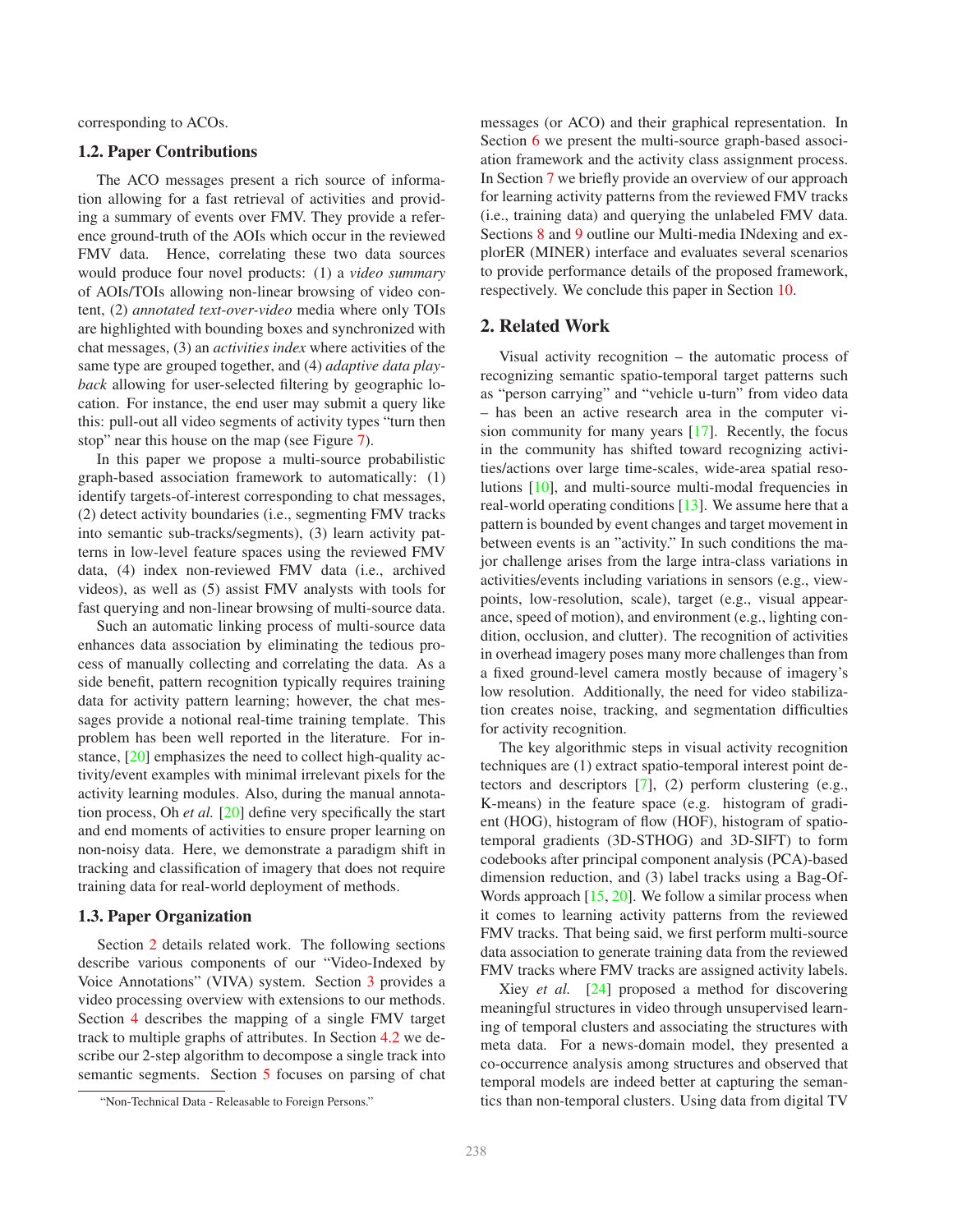<span id="page-2-4"></span>news, [\[8\]](#page-7-13) proposed a framework to determine the correspondences between the video frames and associated text in order to annotate the video frames with more reliable labels and descriptions. The semantic labeling of videos enables a textual query to return more relevant corresponding images, and enables an image-based query response to provide more meaningful descriptors (i.e., content-based image retrieval). Our proposed activity recognition framework discovers meaningful activity structures (e.g., semantically labeled events, activities, patterns) from overhead imagery over challenging scenarios in both reviewed and un-reviewed FMV data.

## <span id="page-2-0"></span>3. Video Target Tracking

[T](#page-2-2)racking multiple targets in aerial imagery requires first to stabilize the imagery and then detect automatically any moving target.

Video Stabilization Our *Frame-to-frame stabilization module* aligns successive image frames to compensate for camera motion [\[23\]](#page-7-14). There are several steps involved in our 2-frame registration process: (1) extract interest points from the previous image that possess enough texture and contrast to distinguish them from one another, and (2) match the 2D locations of these points between frames using a robust correspondence algorithm. Establishing correspondences consists of two stages: (a) use "guesses", or putative matches, established by correlating regions around pairs of feature points across images, and (b) perform outlier rejection with RANdom SAmple Consensus (RANSAC) to remove bad guesses.

The VIVA stabilization algorithm runs in real-time on commercial off the shelf (COTS) hardware and it was specifically designed to be robust against large motions between frames. The enhanced robustness against large motion changes is essential since analog transmission of electro-optical/infrared (EO/IR) airborne data to the ground can be corrupted, frames can be dropped, time-delays long, and can vary in sample rates. As long as the two frames being registered have greater than 35% overlap, we are usually able to establish enough correspondences for reliable stabilization.

Target Detection and Tracking Our *moving target tracking* algorithm – Cluster Objects Using Recognized Sequence of Estimates (COURSE) – makes few assumptions about the scene content, operates almost exclusively in the focal plane domain, and exploits the spatial and temporal coherence of the video data. It consists of three processing steps. First, the frame-to-frame *registration* is used to find regions of the image where pixel intensities differ – this is done through frame differencing (see Figure [1\)](#page-2-3). Underlying frame differencing is the assumption that pixel intensity differences are due to objects that do not fit the global image motion model. Clearly, other effects – such as parallax – also cause false differences, but these false movers are filtered using subsequent motion analysis. Second, point features with high pixel intensity difference are used to establish *correspondences* between other points in the previous frame, which produces a set of point-velocity pairs. Third, these point-velocity pairs are *clustered* into motion regions that we assume are due to individual targets. Regions that persist over time are reported as multiple target detections. The tracker provides two very important capabilities: (i) it removes false detections generated by the upstream target detection module, and (ii) extends detection associations beyond what can be accomplished by using only the image-based target detection module. COURSE achieves enhanced robustness by (i) removing isolated detections that are inconsistent with the presence of a moving object, and (ii) exploiting large time-event information to deal with brief interruptions caused by minor occlusions such as trees or passing cars. The COURSE tracker generates a mosaic tracking report (see Figures [2](#page-3-2) and [3\)](#page-3-3) to be used as input to our multi-source association framework.

<span id="page-2-3"></span>

Figure 1: VIVA's movement detection module. First registered frames (top left) are differenced to produce a change detection image (lower right). That image is thresholded to detect changing pixels. Point correspondences within those detection pixels are established between the two frames and used to generate motion clusters (right).

## <span id="page-2-1"></span>4. Multi-Graph Representation of a Single FMV Track

The multi-source association framework is based on a graph representation and matching of target tracks and chat messages. In this section, we describe how to build a graphbased model of a tracked target and how to divide "rich" tracks into semantic track-segments and hence represent a single track with multiple graphs.

<span id="page-2-2"></span><sup>&</sup>quot;Non-Technical Data - Releasable to Foreign Persons."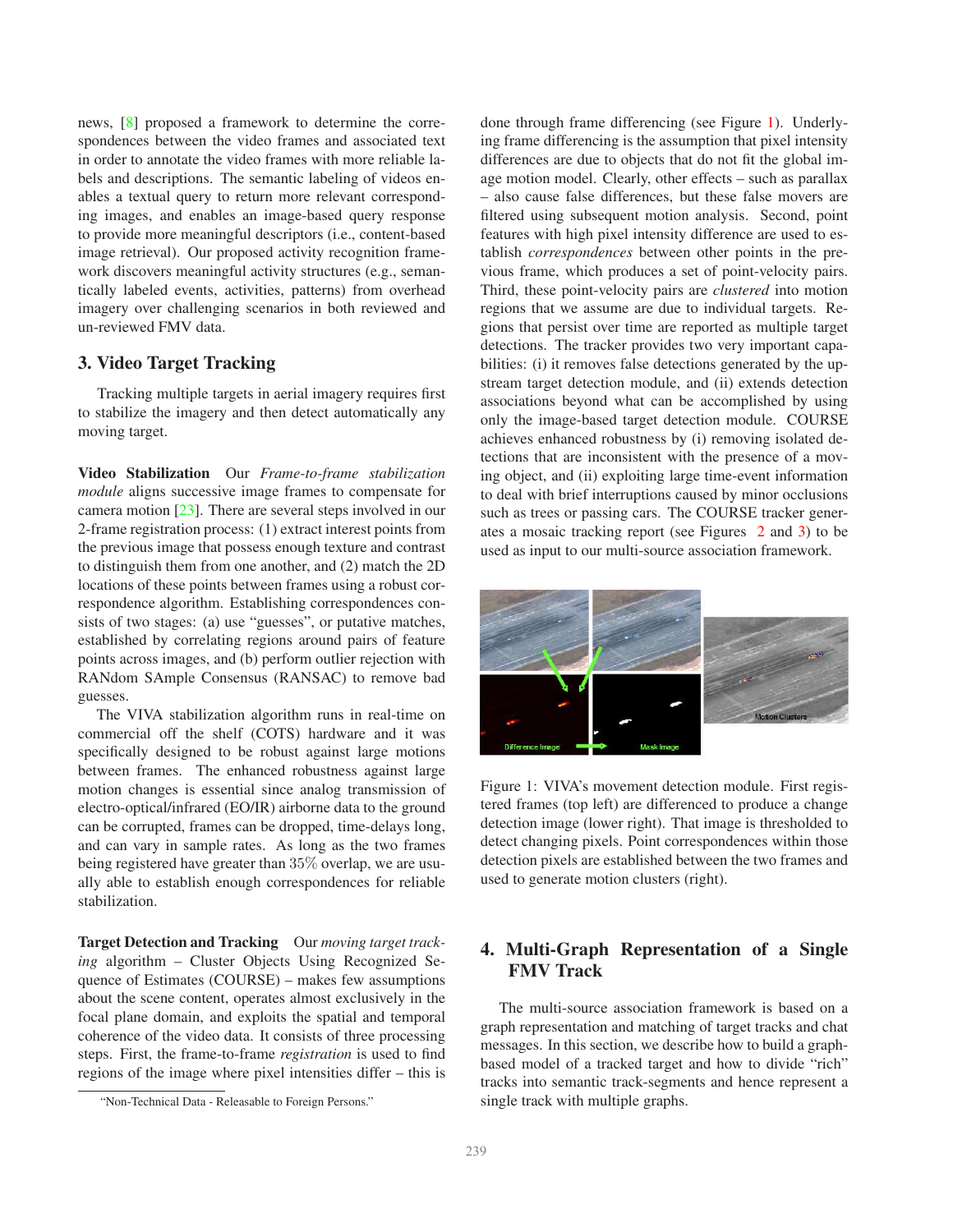<span id="page-3-6"></span><span id="page-3-2"></span>

Figure 2: Example of track profiles of vehicles generated by COURSE using sample videos from the VIRAT aerial dataset (ApHill) [\[20\]](#page-7-5).

<span id="page-3-3"></span>

Figure 3: Illustration of a noisy tracking trajectory of a single dismount (from the ApHill VIRAT aerial dataset) generated by COURSE. The track is broken into several segments (i.e., several tracking labels) due to quick changes in motion direction, cluttered background, and multiple stopand-move scenarios.

<span id="page-3-4"></span>

Figure 4: Illustration of our assignment of tracking states into (a) direction and location zones (e.g. south-east direction, top-left screen zone, etc.) and (b) semantic segments based on changes in direction and speed using RDP.

### <span id="page-3-5"></span>4.1. Mapping Tracks to Graphs

Each target track is cast by a combination of graphs where *nodes* represent targets' attributes and *edges* characterize the relationship between nodes. We divided attributes into *common* and *uncommon* based on their saliency over the life time of a target track. For instance, color and shape of a vehicle remain unchanged, while direction and spatial location vary over time  $(t)$ . The targets-of-interest are classified into "vehicle" vs. "human" (i.e., *actor* attribute) based on motion, blob size, and shape. The *shape* attribute is divided into "car" vs. "SUV" vs. "truck" for vehicle, and "adult" vs. "child" for human actor/dismount [\[1\]](#page-7-15). Each actor is characterized with a unique *color* attribute (e.g., black truck, human with red-shirt, etc.) and a *spatial location* (i.e., xy<sup>s</sup> position on the screen and lat/lon on the geographic map). The location is mapped into gross zones (see Figure  $4(a)$  $4(a)$ ) on the screen to match with gross locations in the chat messages. We divided the video frame into a 3x3 grid (center screen, top left, etc). The *direction* attribute is derived from the velocity vectors  $(V_x(t), V_y(t))$  at time t such that  $\theta(t) = \arctan(\frac{V_y(t)}{V_x(t)})$  $\frac{V_y(t)}{V_x(t)}$ , which in turn is mapped to a geographical direction using the gross divisions of directions as shown in Figure [4\(](#page-3-4)a). In order to reduce noise in the mapping of  $\theta$  and  $xy_s$  to gross direction and location zones, we applied a sliding window to smooth these values over time. The last attribute is *mobility* which specifies whether the target is moving or stationary  $(m_t)$ .

#### <span id="page-3-0"></span>4.2. Dividing Tracks Into Semantic Segments

When a track exhibits major changes in uncommon attributes, especially in direction, location and speed; it becomes necessary to break it down into multiple semantic segments, and hence multiple graphs, to match them with multiple chat messages in the association framework. This is the case when multiple chats correspond to a single track generated by our video tracker. Figure [4\(](#page-3-4)b) shows three minutes of a tracked vehicle moving toward the east, making a u-turn then moving toward the west. We apply a 2-step algorithm to break down tracks into semantic segments:

- 1. Smooth the tracking locations  $(xy_s)$  using the Ramer-Douglas-Peucker (RDP) algorithm [\[21\]](#page-7-16). This will produce a short list of un-noisy position points  $(XY_s)$  (displayed as green points in Figure  $4(b)$  $4(b)$ ).
- 2. Detect directional changes computed from  $XY_s(t)$ points. The beginning of a new semantic track segment is marked when a peak is detected. The end of a new semantic segment is flagged when the second derivative of  $XY_s(t)$  is near zero. Figure [4\(](#page-3-4)b) illustrates the results of this step where 7 segments were detected.

## <span id="page-3-1"></span>5. Parsing and Graph Representation of Chats

In our data collection setup, the chat messages follow the following format for a target of type vehicle [\[3\]](#page-7-17):

<sup>&</sup>quot;Non-Technical Data - Releasable to Foreign Persons."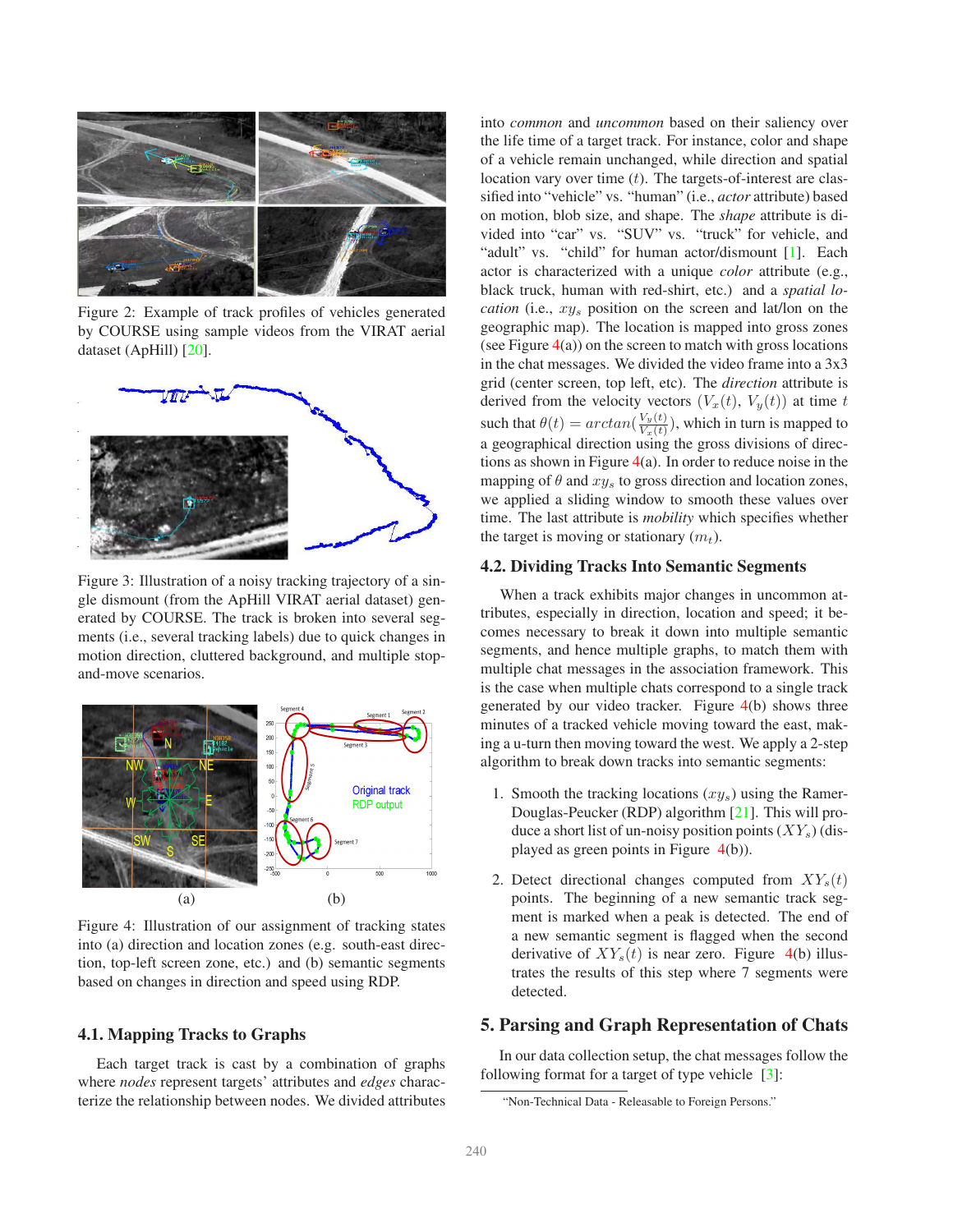```
At <time> <quantity> <color> <vehicle>
<activity> <direction> <location>
where:
\timestime> = 0000Z - 2359Z
\langle \text{activity} \rangle = (\text{travel} | u - \text{Turn} ...)\langledirection> = (north | south ...)
<location> = screen (middle | left ...)
\langle color \rangle = (red \mid black \dots)\langleshape> = (truck | car ...)
```
Basic search for keywords in a chat message is employed to extract relevant information such as "activity type", "direction", and "location". In our dataset, we have 9 activities (vehicle turn, u-turn, human walking, running, etc.; see Section [9\)](#page-5-2), eight direction zones (north, south, etc.) and nine location zones (middle, top-left screen zone, etc; see Figure [4\)](#page-3-4). These chat messages represent an analyst calling out activities in the FMV, intra-viewer discussions, or other related external discussions. In turn, a chat message is represented as a graph of attributes. However, more elaborated Information Extraction (IE) from a chat message (i.e., micro-text) or a document (e.g., using Sphynx or Apache NLP) as an automated approach [\[19,](#page-7-18) [6,](#page-7-19) [14,](#page-7-20) [4\]](#page-7-21) could be employed to handle miss-spelled words and larger dictionaries.

Figure [5\(](#page-4-1)b) illustrates a chat message decomposed into multi-modal attributes. An example can come from any modality (e.g., video, text, radar, etc.) so the goal is to decompose the data into these meaningful parts [\[2\]](#page-7-3).

<span id="page-4-1"></span>

Figure 5: Example of representation of a video track (a) and a chat message (b) as graphs.

## <span id="page-4-0"></span>6. Multi-Source Graph Association And Activity Class Assignment

A mission goal includes allowing the image processing method to answer a user-defined query. The user callingout significant activities in the image would desire an automated processor to match the target being called out to that of a target-of-interest (TOI). With an image, there could be many movers, targets, and events happening. The system must choose the TOI among several tracked objects in the imagery that corresponds to a meaningful content (attributes) in the chat message by a user. Because users review FMV tracks from streaming airborne video, the callouts flag AOIs. Association between reviewed FMV tracks and chat messages can be achieved by performing probabilistic matching between graphs from both data sources. It is important to note that, as explained in the introduction, a chat message is the only source to describe the true activity of the TOI. By performing multi-source graph-based association, the true activity of the TOI is mapped to a corresponding track segment from FMV.

The multi-source multi-modal association framework consists of the following stages:

- 1. In a given time interval,  $[t T, t + T]$  (with t the time stamp from a chat message and  $T:$  a pre-defined time window to search for the tracked objects), the chat message and all video tracks are extracted from the data sets.
- 2. *Graph representations* of video-tracks and chat messages are generated as explained in Sections [4](#page-2-1) and [5\)](#page-3-1).
- 3. *Partial graph matching* uses a probabilistic distance measure (see Equation [1\)](#page-4-2) of ensemble *similarity* between a chat message  $(i)$  and track segment  $(i)$ . There are three main reasons to use a probabilistic distance metric: (i) to associate the graphs even if there are missing attributes, (ii) to reduce the effects of errors coming from the video processor and chat messages (e.g., a user may assign a vehicle color as black while a tracked object from the video processor might be marked as gray), and (iii) to impute the weights of attributes based on the quality of videos. The associated graphs with the highest probabilities are assigned as match.

<span id="page-4-2"></span>
$$
P(T_i|C_j, c_i) = w_a P_a + w_s P_s + w_t P_t + w_{cl} P_{cl} +
$$
  

$$
w_d P_d + w_l P_l + w_{cn} P_{cn} + w_m P_m \quad (1)
$$

where  $w_a, w_s, w_t, w_{cl}, w_d, w_l, w_{cn}$ , and  $w_m$  are the userdefined weights of attributes for actor, shape, time, color, direction, spatial location, tracking confidence and target

<sup>&</sup>quot;Non-Technical Data - Releasable to Foreign Persons."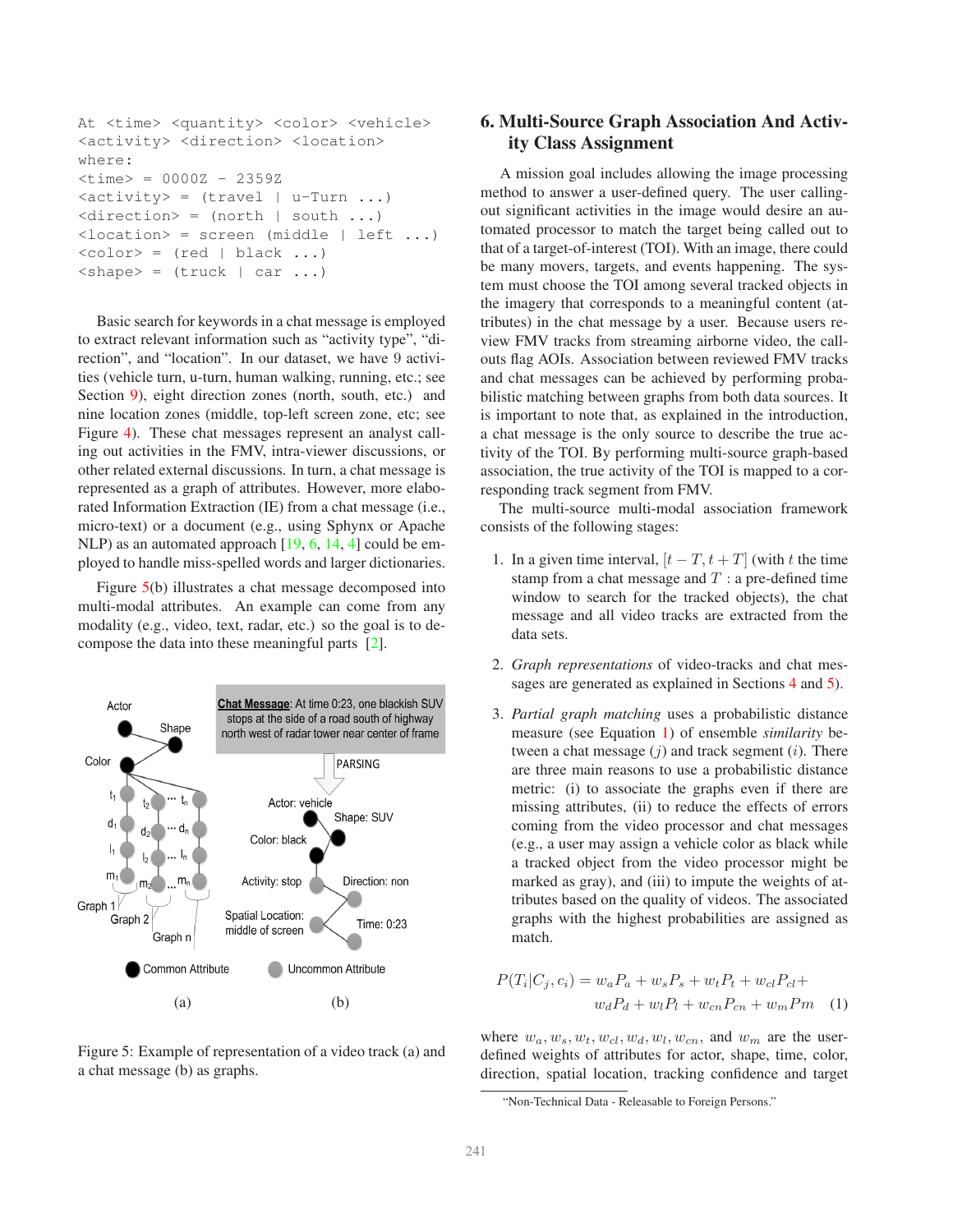<span id="page-5-5"></span>mobility, respectively.  $P_a$ ,  $P_s$ ,  $P_t$ ,  $P_{cl}$ ,  $P_d$ ,  $P_l$ , and  $P_m$  represent the probabilities of corresponding attributes, and  $P_{cn}$ is the track confidence value generated by COURSE.

<span id="page-5-3"></span>

Figure 6: Successful identifications of AOIs/TOIs in exemplar clips from the ApHill VIRAT aerial dataset using our multi-source association framework. (a) and (b) show multiple vehicle tracks and a single chat message being calledout; the tracks in white circles  $(1, 2, 3, 4)$  were highly matched with the chat message graphs while targets in green circles  $(A, B, C \text{ and } D)$  scored low matching probabilities.

An illustrative result of this framework is shown in Figure [6.](#page-5-3) This framework handles 1-to-1, 1-to-*N*, and *N*-to-*M* association cases. Further this framework not only marks the target of interest but also the rendering of activities. Using labeled track profiles, the boundaries of each activity are determined by using the process described in Section [4.2.](#page-3-0) For example, after labeling each track segment by associating chat messages, track segments 1, 3, and 5 are marked as *travel*, segments 2 and 7 are *u-turn* and track segments 4 and 6 are labeled as *turn* in Figure [4\(](#page-3-4)b).

## <span id="page-5-0"></span>7. Learning Activity Patterns from Multi-Source Associated Data

[T](#page-5-4)he chat messages provide the ground truth of the AOIs occurring in the reviewed FMV video (see Section [6\)](#page-4-0). These correlated data serve as training data for activity pattern learning in aerial imagery. Here we employ BAE Systems' Multi-intelligence Activity Pattern Learning and Exploitation (MAPLE) tool which uses the Hyper-Elliptical Learning and Matching (HELM) unsupervised clustering algorithm  $[22]$  to learn activity patterns. This is done through extracting features from each labeled track segment, clustering features in each activity space, and finally representing each track by a sequence of clusters (i.e., chain code). In terms of features, we used simple descriptors for vehicles including speed, heading relative to segment start, and position eigenvalue ratio. By measuring the change relative to a fixed starting value, rather than the instantaneous change, the heading feature is robust to variations in how quickly the targets turns from its initial course. The position eigenvalue ratio is a measure of the mobility of the target. It is the ratio of eigenvalues calculated from the target's position within a short time duration. As for people tracking, we compute the histogram of motion flow and neighboring intensity variance which describes the extent to which the target is moving toward or away from potential interaction sites.

The goal of this learning process is to be able to match an unlabeled track (i.e., without chat) to the learned activity patterns. This allows indexing a large amount of unreviewed FMV data. First we use HELM to classify each instance of a new track to one of the clusters of the index. Second we use Temporal Gradient Matching distance to obtain matches between the representation of the new track and the indexed learned patterns. The similarity score between a new track  $j$  and an index  $i$  is defined as follows:

$$
\sigma_{ij} = \frac{t_{ij} + c_{ij}}{2} \tag{2}
$$

where  $t_{ij}$  represents similarity metric which considers only the common clusters and  $c_{ij}$  is the similarity score of temporal gradient for the cluster sequence.

# <span id="page-5-1"></span>8. Event/Activity Report Visualization and Querying by Activity Type and Geo-Location

The VIVA framework presented in this paper produces three useful products for the end-users to visualize in the same interface (see Figure [7\)](#page-6-0): (1) a *video summary* of AOIs allowing non-linear browsing of video content, (2) *text-over-video media* where only TOIs are highlighted with bounding boxes and synchronized with chat messages which describe their activities, and (3) an *index* of activities. The benefit of the compiled index of videos is that a user (or machine) could find related content over a geographic location and text. For instance, the end-user may submit a query like this: pull-out all video segments of activity types "turn then stop" near this house with specific latitude and longitude coordinates. We converted each track to geo-tracks using both meta-data and reference imagery. If the AOI is detected in archived video using the activity classification framework presented above, the chat panel in our Multimedia INdexing and explorER (MINER) interface shows the automatically generated description (i.e., target category and activity type).

## <span id="page-5-2"></span>9. Experimental Results

To validate the proposed framework, we used our own dataset consisting of EO/IR airborne videos (about 25 min-

<span id="page-5-4"></span><sup>&</sup>quot;Non-Technical Data - Releasable to Foreign Persons."

<sup>&</sup>quot;Non-Technical Data - Releasable to Foreign Persons."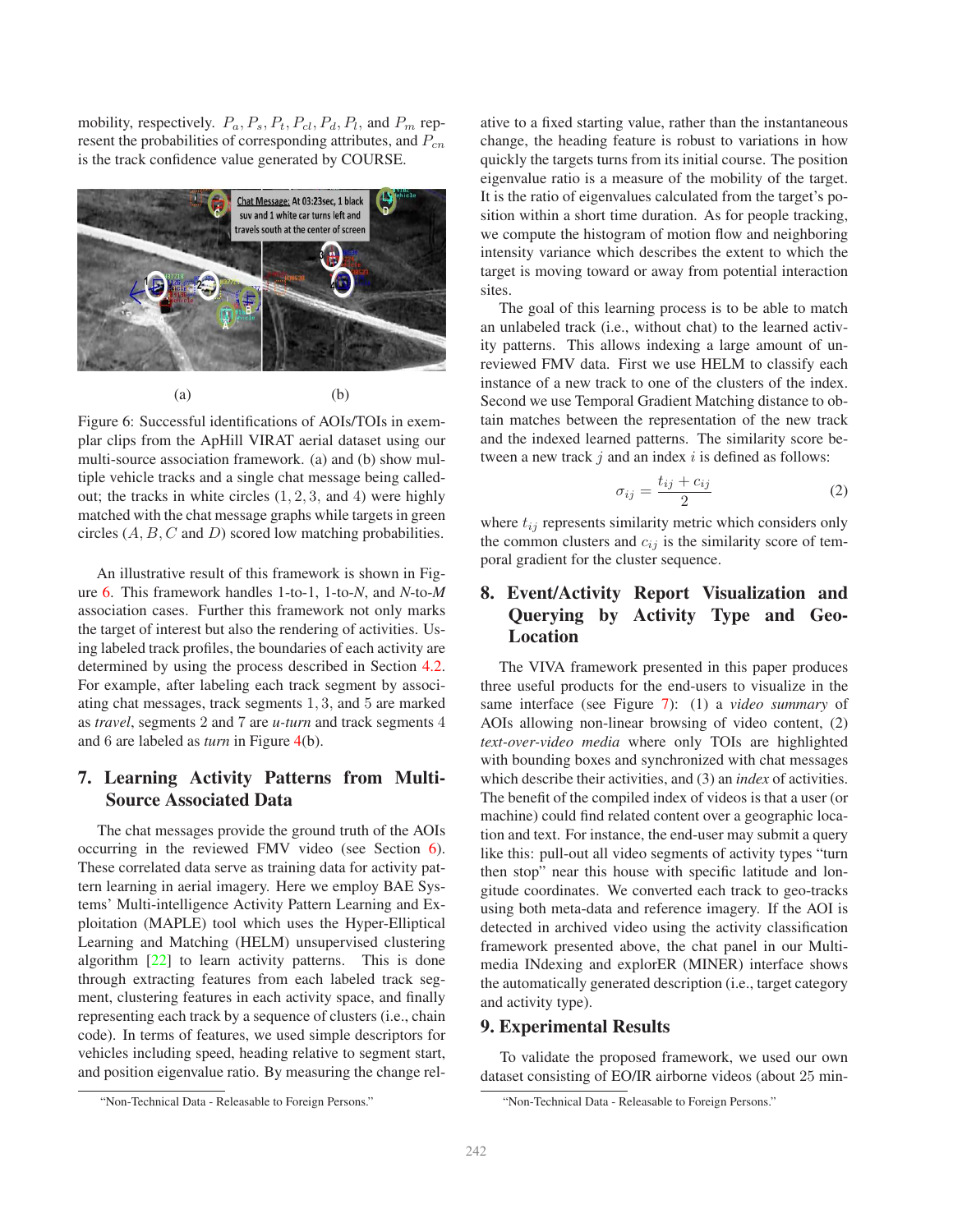<span id="page-6-3"></span><span id="page-6-0"></span>

Figure 7: Illustration of the event-report visualization interface (MINER) allowing users to visualize and query correlated chats, Pattern-Of-Life, and activity-labeled track segments.

utes long) and 100 chat messages. The activity list is limited to *vehicle travel, stop, turn, u-turn, maintain-distance, accelerate and decelerate*, and *human walking and running*. In this small dataset we had more vehicles than dismounts. The VIVA video tracker generated about 3200 different tracks. The percentage of false tracking is about 15 percent and could be reduced through fusion of both EO and IR [\[16\]](#page-7-23). This is mainly due to camera zoom-ins and zoomouts. Each object was automatically classified as human vs. vehicle and specific low-level features (see Section [4.1\)](#page-3-5) were computed prior to running the proposed multi-source multi-modal association framework.

Table [1](#page-6-1) summarizes the results of the association framework. Correct associations are marked when the tracks or sub-tracks (i.e., semantic segments) in the overhead imagery are associated with their corresponding chat messages. A false association is flagged when the chat message is linked to the wrong target or semantic segment (see Section [4.2\)](#page-3-0). This could occur when multiple targets are moving in the same area at the same time and in the same direction. A miss is defined as a chat message without an associated target in the overhead imagery. On this data set we scored 76.6% correct association, 10.3% misses association, and 12.9% wrong association (i.e., false alarms). During these experiments we set the time window in which to perform the multi-source associations to 15 seconds. Making this window shorter leads to less false alarms but also higher miss rate. Also we only used target's direction, location, and speed as attributes, which do not include other rich content to reduce false alarms.

The association framework for activity recognition handles complex scenarios with multiple tracked objects. Figures [6\(](#page-5-3)a) and (b) show eight different tracks (different track labels) of six moving objects and a single chat message called-out within the same time window. The chat message is parsed automatically into four different graphs which are

<span id="page-6-1"></span>

| Detection | Miss     | False |
|-----------|----------|-------|
| 76.6%     | $10.3\%$ | 12.9% |

Table 1: Qualitative assessment of the multi-graph association and activity class assignment framework.

matched to all ten graphs representing the video tracks. The additional 2 video graphs (initially we got 8 tracks) came out from the splitting process of a single track into semantic segments (or sub-tracks as described in Section [4.2\)](#page-3-0) due to changes in vehicle direction while traveling. The VIVA framework associated the four chat graphs to the correct four FMV semantic tracks due to strong matches between common attributes. Our approach was also challenged by broken tracks (e.g., case of a dismount/TOI with three different tracking labels in Figure [3\)](#page-3-3). In spite the fact that the same TOI is represented by three consecutive tracks, VIVA provides correct associations with events boundaries (i.e., shorter and semantic track segments). Thus, it is robust to scenario variations.

These preliminary results are very promising. Both the direction and the location attributes play an important role in the association of chat messages to tracks. The list of potential matches is reduced drastically using these attributes. Nevertheless in order to make 1-to-1 association, additional attributes such as shape, color and size, and spatial relationships such as target near an identifiable landmark in the scene, would be very helpful to resolve association ambiguities. Due to the chat description, the extracted target's direction and location are cast to gross zones (i.e., middle screen region, north-east direction, etc.) rather than fine ranges, causing ambiguities in the association. Extracting buildings from available imagery [\[12\]](#page-7-24) would greatly benefit the association because the chats refer to such attributes when describing activities involving human-object interactions.

<span id="page-6-2"></span>

Figure 8: Illustration of an exemplar target track (from the ApHill VIRAT aerial dataset) being matched to the proper activity pattern model (a *u-turn* in this example) learned using the training data generated by the proposed multi-source association approach.

We used the multi-source associated data to learn activity patterns and then index un-reviewed data (see Section [7\)](#page-5-0). Preliminary results are illustrated in Figure [8.](#page-6-2) It shows a